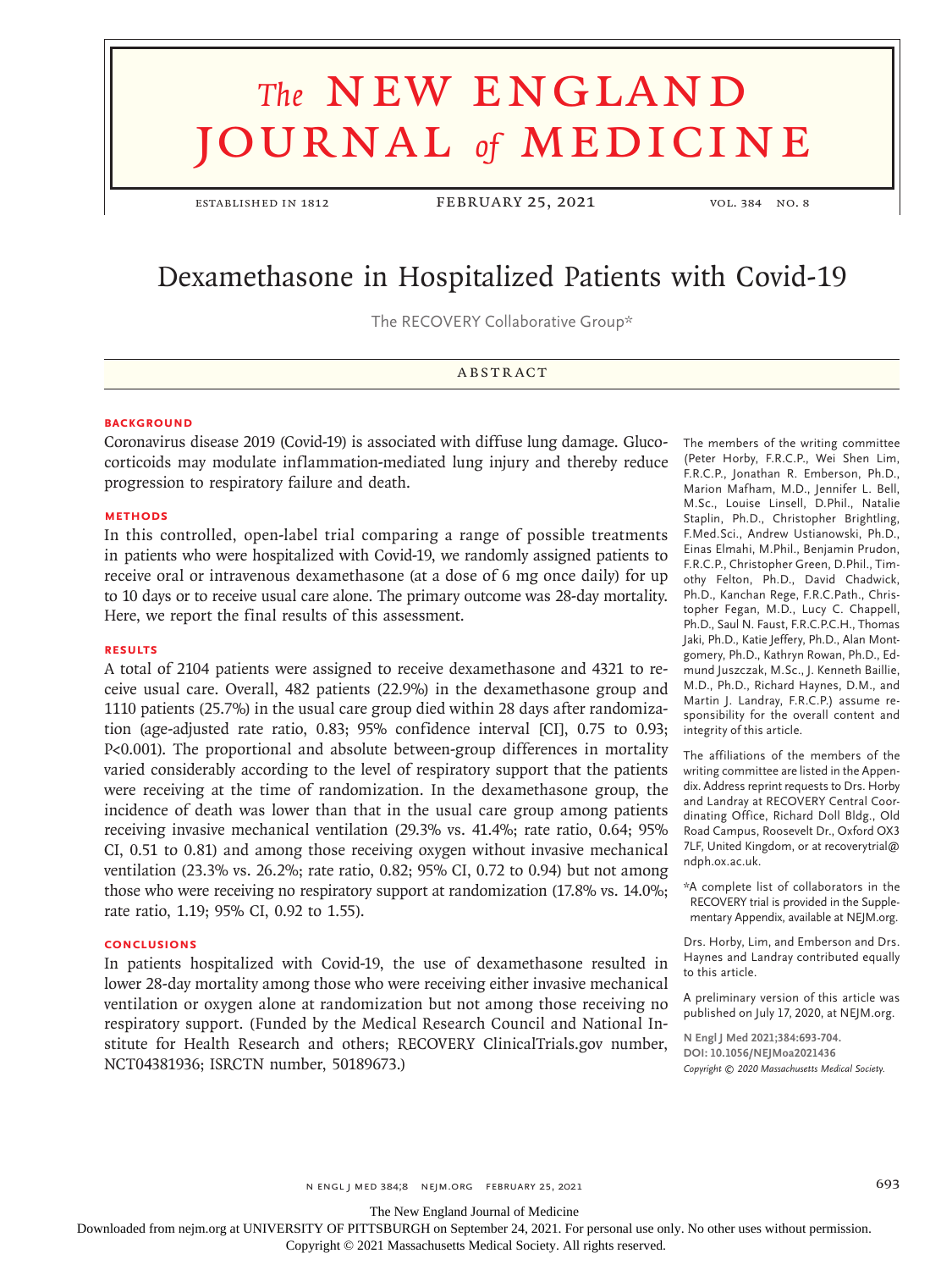*A Quick Take is available at NEJM.org*

EVERE ACUTE RESPIRATORY SYNDROME<br>
coronavirus 2 (SARS-CoV-2), the cause of<br>
coronavirus disease 2019 (Covid-19), emerged<br>
in China in late 2019 from a zoonotic source.<sup>1</sup> evere acute respiratory syndrome coronavirus 2 (SARS-CoV-2), the cause of coronavirus disease 2019 (Covid-19), emerged The majority of Covid-19 cases either are asymptomatic or result in only mild disease. However, in a substantial percentage of patients, a respiratory illness requiring hospital care develops, $2$ and such infections can progress to critical illness with hypoxemic respiratory failure requiring prolonged ventilatory support.<sup>3-6</sup> Among patients with Covid-19 who were admitted to hospitals in the United Kingdom in the first half of 2020, the case fatality rate was approximately 26% overall and more than 37% among patients who were undergoing invasive mechanical ventilation.7 Although remdesivir has been shown to shorten the time until recovery in hospitalized patients,<sup>8</sup> no therapeutic agents have been shown to reduce mortality.

The pathophysiological features of severe Covid-19 are dominated by an acute pneumonic process with extensive radiologic opacity and, on autopsy, diffuse alveolar damage, inflammatory infiltrates, and microvascular thrombosis.9 In other severe viral pneumonias, such as highly pathogenic avian influenza, $10$  SARS, $11$  and pandemic and seasonal influenza,<sup>12</sup> the host immune response is thought to play a key role in the pathophysiology of organ failure. Inflammatory organ injury may occur in severe Covid-19, with a subgroup of patients having markedly elevated levels of inflammatory markers, including C-reactive protein, ferritin, interleukin-1, and interleukin-6.6,13,14 Several therapeutic interventions have been proposed to mitigate inflammatory organ injury in viral pneumonia, but the value of glucocorticoids has been widely debated.<sup>15,16</sup>

Although one small trial has reported improved clinical outcomes in patients with Covid-19 who were given methylprednisolone, $17$  the absence of reliable evidence from large-scale randomized clinical trials means there is uncertainty about the effectiveness of glucocorticoids in patients with Covid-19. Many guidelines for the treatment of such patients have stated that glucocorticoids were either contraindicated or not recommended,<sup>18</sup> although in China, glucocorticoids have been recommended for severe cases.<sup>19</sup> However, in the first 6 months of the pandemic, practice varied widely across the world: in some series, as many as 50% of patients were treated with glucocorticoids.20,21 Here, we report the results of the controlled, open-label Randomized Evaluation of Covid-19 Therapy (RECOVERY) trial of dexamethasone in patients hospitalized with Covid-19.

#### Methods

#### **Trial Design and Oversight**

The RECOVERY trial was designed to evaluate the effects of potential treatments in patients hospitalized with Covid-19 at 176 National Health Service organizations in the United Kingdom and was supported by the National Institute for Health Research Clinical Research Network. (Details regarding this trial are provided in the Supplementary Appendix, available with the full text of this article at NEJM.org.) The trial is being coordinated by the Nuffield Department of Population Health at the University of Oxford, the trial sponsor. Although the randomization of patients to receive dexamethasone, hydroxychloroquine, lopinavir–ritonavir, azithromycin, convalescent plasma, or tocilizumab has now been stopped, the trial continues randomization to other treatments, including REGN-COV2 (a combination of two monoclonal antibodies directed against the SARS-CoV-2 spike protein), aspirin, colchicine, or usual care alone.

Hospitalized patients were eligible for the trial if they had clinically suspected or laboratoryconfirmed SARS-CoV-2 infection and no medical history that might, in the opinion of the attending clinician, put patients at substantial risk if they were to participate in the trial. Initially, recruitment was limited to patients who were at least 18 years of age, but the age limit was removed starting on May 9, 2020. Pregnant or breast-feeding women were eligible.

Written informed consent was obtained from all the patients or from a legal representative if they were unable to provide consent. The trial was conducted in accordance with the principles of the Good Clinical Practice guidelines of the International Conference on Harmonisation and was approved by the U.K. Medicines and Healthcare Products Regulatory Agency and the Cambridge East Research Ethics Committee. The protocol with its statistical analysis plan is available at NEJM.org and on the trial website at www.recoverytrial.net.

The New England Journal of Medicine

Downloaded from nejm.org at UNIVERSITY OF PITTSBURGH on September 24, 2021. For personal use only. No other uses without permission.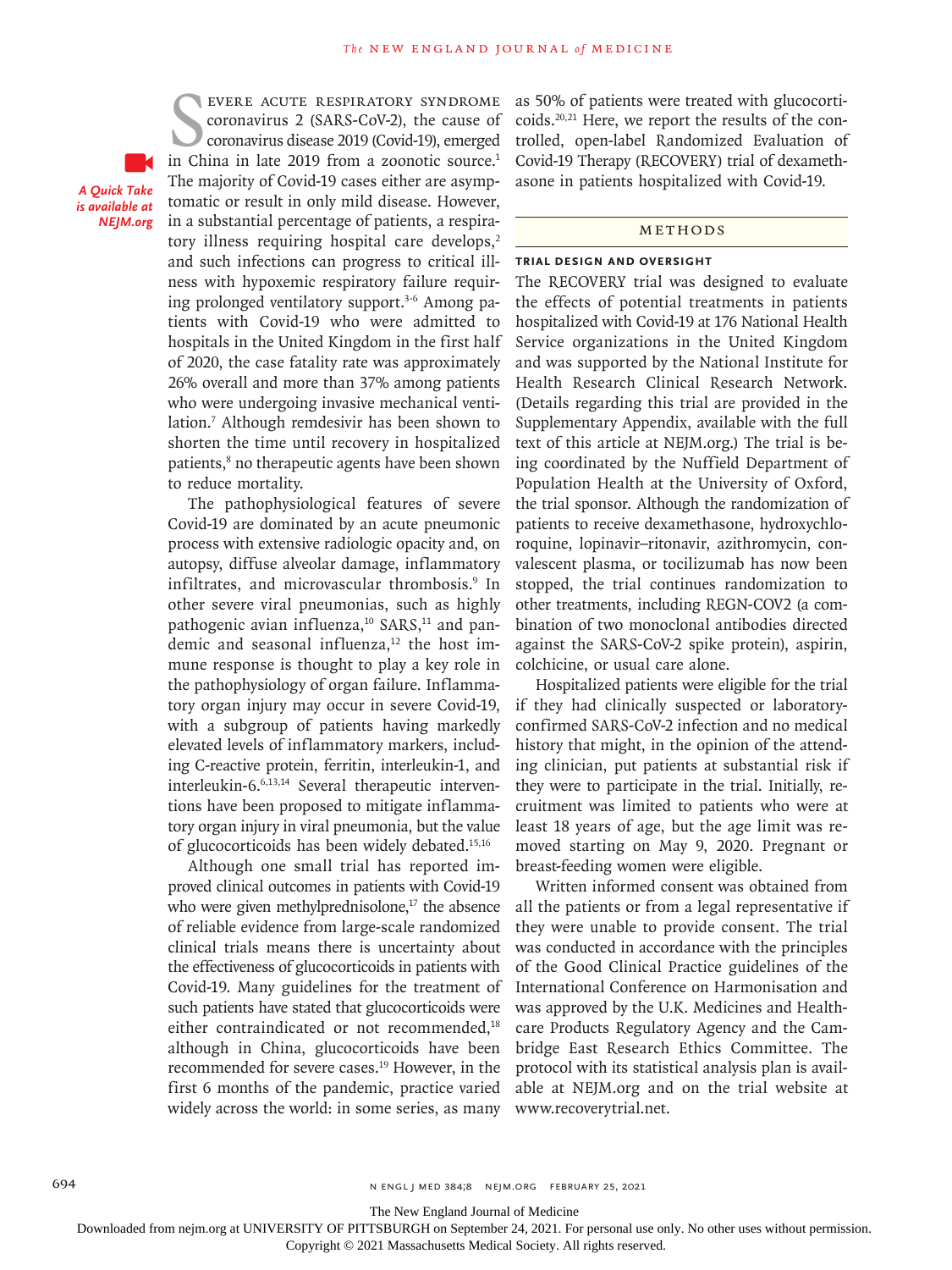The initial version of the manuscript was drafted by the first and last authors, developed by the writing committee, and approved by all members of the trial steering committee. The funders had no role in the analysis of the data, in the preparation or approval of the manuscript, or in the decision to submit the manuscript for publication. The first and last members of the writing committee vouch for the completeness and accuracy of the data and for the fidelity of the trial to the protocol and statistical analysis plan.

# **Randomization**

We collected baseline data using a Web-based case-report form that included demographic data, the level of respiratory support, major coexisting illnesses, suitability of the trial treatment for a particular patient, and treatment availability at the trial site. Randomization was performed with the use of a Web-based system with concealment of the trial-group assignment. Eligible and consenting patients were assigned in a 2:1 ratio to receive either the usual standard of care alone or the usual standard of care plus oral or intravenous dexamethasone (at a dose of 6 mg once daily) for up to 10 days (or until hospital discharge if sooner) or to receive one of the other suitable and available treatments that were being evaluated in the trial.

For some patients, dexamethasone was unavailable at the hospital at the time of enrollment or was considered by the managing physician to be either definitely indicated or definitely contraindicated. These patients were excluded from the randomized comparison between dexamethasone and usual care. The randomly assigned treatment was prescribed by the treating clinician. Patients and local members of the trial staff were aware of the assigned treatments.

# **Procedures**

A single online follow-up form was to be completed by the local trial staff when each patient was discharged or had died or at 28 days after randomization, whichever occurred first. Information was recorded regarding the patients' adherence to the assigned treatment, receipt of other treatments for Covid-19, duration of admission, receipt of respiratory support (with duration and type), receipt of renal dialysis or hemofiltration, and vital status (including the cause of death). In addition, we obtained routine health care and registry data, including information on vital status (with date and cause of death), discharge from the hospital, and respiratory and renal support therapy.

# **Outcome Measures**

The primary outcome was all-cause mortality within 28 days after randomization; further analyses were specified at 6 months. Secondary outcomes were the time until discharge from the hospital and, among patients not receiving invasive mechanical ventilation at the time of randomization, subsequent receipt of invasive mechanical ventilation (including extracorporeal membrane oxygenation) or death. Other prespecified clinical outcomes included cause-specific mortality, receipt of renal dialysis or hemofiltration, major cardiac arrhythmia (recorded in a subgroup), and receipt and duration of ventilation. Among those receiving invasive mechanical ventilation at the time of randomization, the outcome of successful cessation of invasive mechanical ventilation was defined as cessation within (and survival to) 28 days. All information presented in this report is based on a data cutoff of December 14, 2020. Information regarding the primary and secondary outcomes is complete for 99.9% of trial participants.

#### **Statistical Analysis**

As stated in the protocol, appropriate sample sizes could not be estimated when the trial was being planned at the start of the Covid-19 pandemic. As the trial progressed, the trial steering committee, whose members were unaware of the results of the trial comparisons, determined that if 28-day mortality was 20%, then the enrollment of at least 2000 patients in the dexamethasone group and 4000 in the usual care group would provide a power of at least 90% at a twosided P value of 0.01 to detect a clinically relevant proportional reduction of 20% (an absolute difference of 4 percentage points) between the two groups. Consequently, on June 8, 2020, the steering committee closed recruitment to the dexamethasone group, since enrollment had exceeded 2000 patients.

For the primary outcome of 28-day mortality, the hazard ratio from Cox regression was used

The New England Journal of Medicine

Downloaded from nejm.org at UNIVERSITY OF PITTSBURGH on September 24, 2021. For personal use only. No other uses without permission.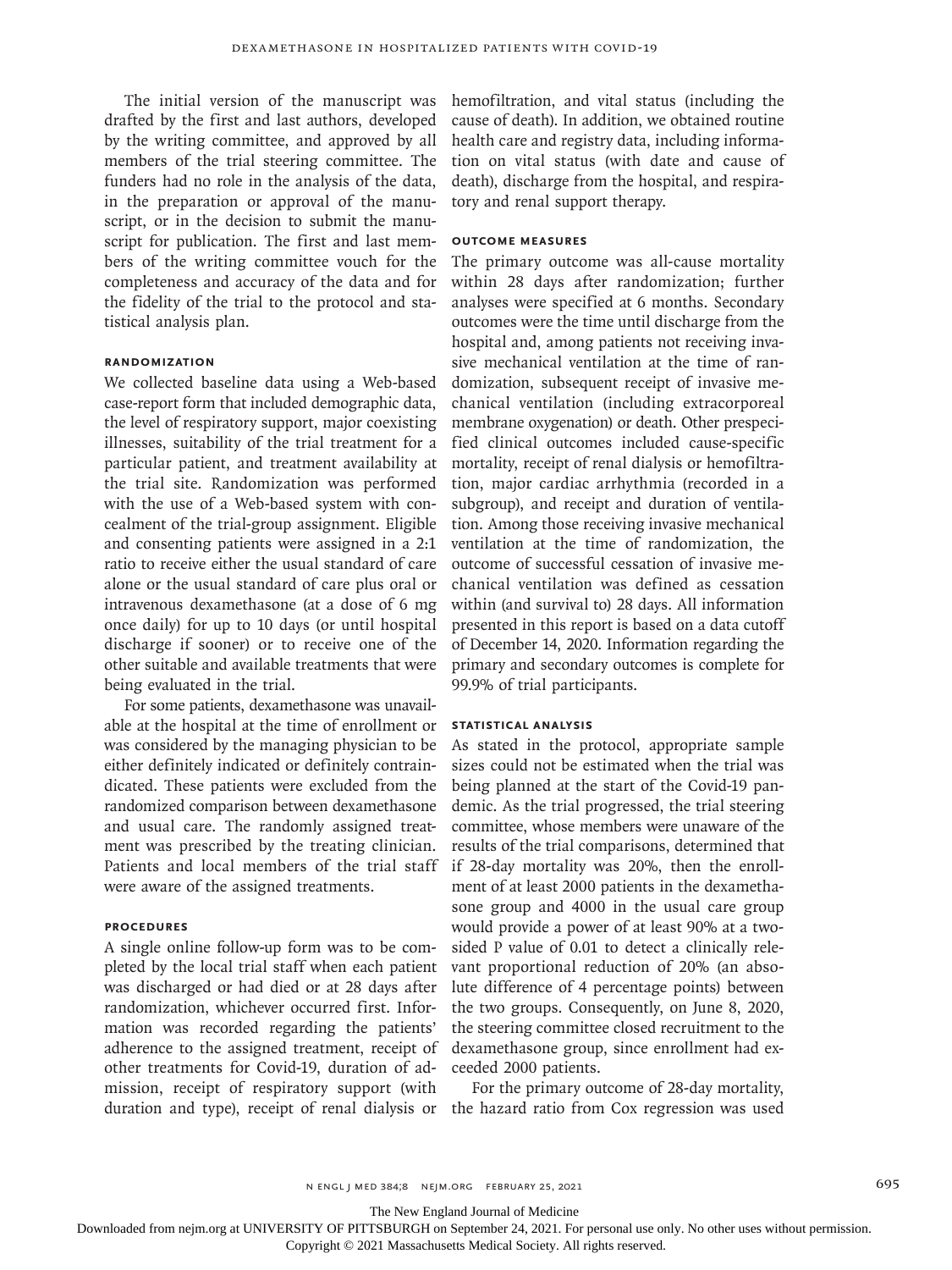to estimate the mortality rate ratio. Kaplan– Meier survival curves were constructed to show cumulative mortality over the 28-day period. Cox regression was also used to analyze the secondary outcome of hospital discharge within 28 days and the outcome of successful cessation of invasive mechanical ventilation. For both of these outcomes, data for patients who had died during hospitalization were censored on day 29. For the prespecified composite secondary outcome of invasive mechanical ventilation or death within 28 days (among patients who were not receiving invasive mechanical ventilation at randomization), the precise date of invasive mechanical ventilation was not available, so a log-binomial regression model was used to estimate the risk ratio. Risk ratios were also estimated for the outcomes of receipt of noninvasive or invasive mechanical ventilation (among patients who were not receiving oxygen or invasive mechanical ventilation at the time of randomization) and receipt of renal-replacement therapy (among those not receiving such therapy at the time of randomization).

Through the play of chance in the unstratified randomization, the mean age was 1.1 years older among patients in the dexamethasone group than among those in the usual care group (Table 1). To account for this imbalance in an important prognostic factor, estimates of rate and risk ratios were adjusted for the baseline age in three categories (<70 years, 70 to 79 years, and ≥80 years). This adjustment was not specified in the first version of the statistical analysis plan but was added once the imbalance in age became apparent. Results without age adjustment (corresponding to the first version of the analysis plan) are provided in the Supplementary Appendix.

Prespecified analyses of the primary outcome were performed in six subgroups, as defined by characteristics at randomization: age, sex, race, level of respiratory support, days since symptom onset, and predicted 28-day mortality risk. In prespecified subgroups, we estimated rate ratios (or risk ratios in some analyses) and their confidence intervals using regression models that included an interaction term between the treatment assignment and the subgroup of interest. Chi-square tests for heterogeneity or linear trend across the subgroup-specific log estimates were then performed in accordance with the prespecified plan.

All P values are two-sided and are shown without adjustment for multiple testing. All analyses were performed according to the intention-to-treat principle. The full database is held by the trial team, which collected the data from trial sites and performed the analyses at the Nuffield Department of Population Health, University of Oxford.

#### **RESULTS**

#### **Patients**

Of the 11,303 patients who underwent randomization from March 19 to June 8, 2020, a total of 9355 (83%) were eligible to receive dexamethasone (i.e., the drug was available in the hospital at the time and the patient had no known indication for or contraindication to dexamethasone). Of these patients, 6425 underwent randomization to receive either dexamethasone (2104 patients) or usual care alone (4321 patients) (Fig. 1). The remaining patients were randomly assigned to one of the other treatment groups being evaluated in the trial.

The mean (±SD) age of the patients in this comparison was 66.1±15.7 years, 36% of the patients were female, and 18% were Black, Asian, or from a minority ethnic group (Table 1 and Table S1 in the Supplementary Appendix). A history of diabetes was present in 24% of the patients, heart disease in 27%, and chronic lung disease in 21%, with 56% having at least one major coexisting illness recorded. In this analysis, 89% of the patients had laboratory-confirmed SARS-CoV-2 infection. At randomization, 16% were receiving invasive mechanical ventilation or extracorporeal membrane oxygenation, 60% were receiving oxygen only (with or without noninvasive ventilation), and 24% were receiving neither.

In the dexamethasone group, 95% of the patients received at least one dose of a glucocorticoid (Table S2). The median duration of treatment was 7 days (interquartile range, 3 to 10). In the usual care group, 8% of the patients received a glucocorticoid as part of their clinical care. The use of azithromycin or another macrolide antibiotic during the follow-up period was similar in the dexamethasone group and the usual care group (24% vs. 26%), and 0 to 3% of patients

The New England Journal of Medicine

Downloaded from nejm.org at UNIVERSITY OF PITTSBURGH on September 24, 2021. For personal use only. No other uses without permission.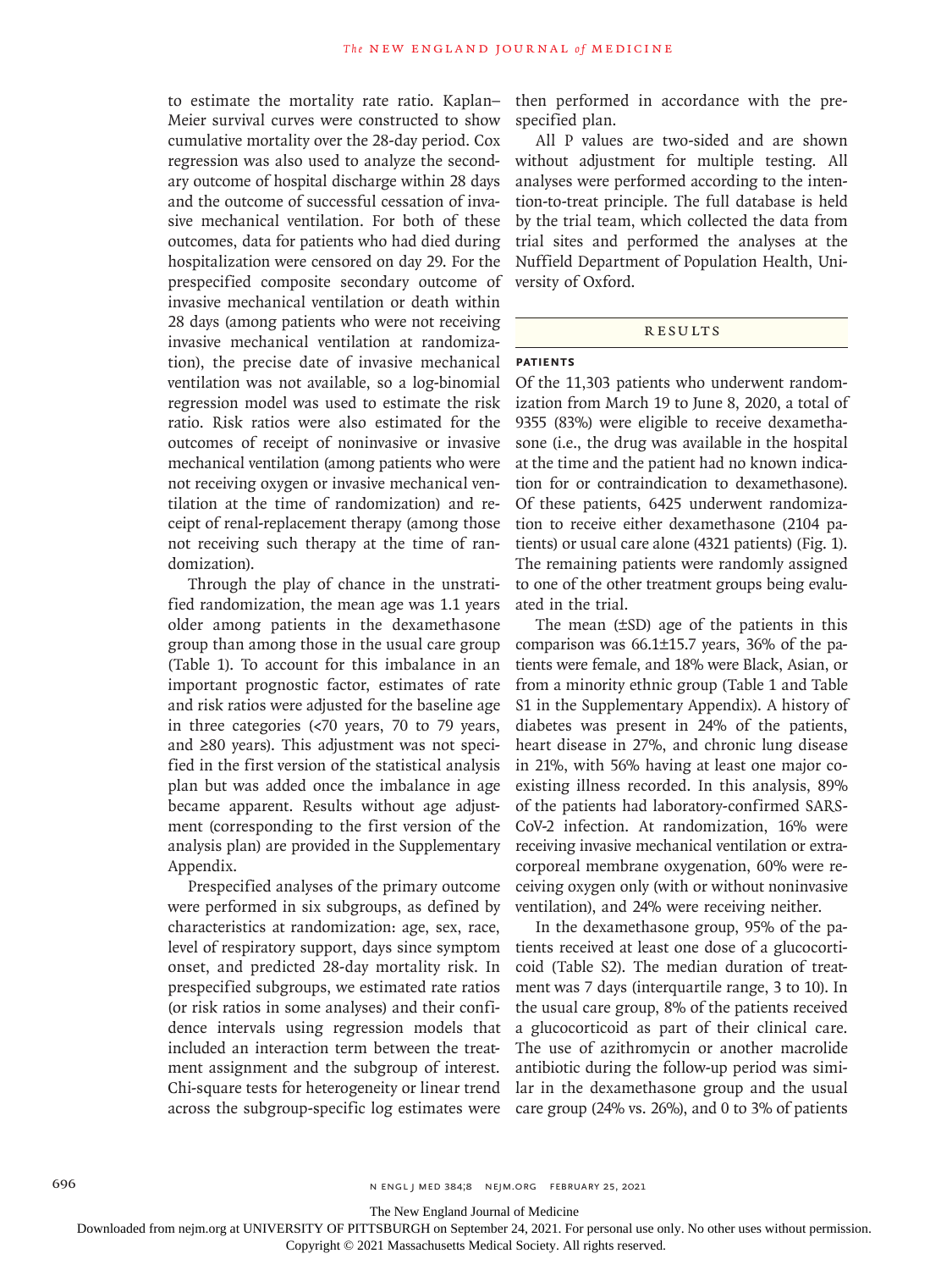| Table 1. Characteristics of the Patients at Baseline, According to Treatment Assignment and Level of Respiratory Support.* |                               |                            |                                                         |                                |                                                    |  |  |
|----------------------------------------------------------------------------------------------------------------------------|-------------------------------|----------------------------|---------------------------------------------------------|--------------------------------|----------------------------------------------------|--|--|
| Characteristic                                                                                                             | <b>Treatment Assignment</b>   |                            | <b>Respiratory Support Received</b><br>at Randomization |                                |                                                    |  |  |
|                                                                                                                            | Dexamethasone<br>$(N = 2104)$ | Usual Care<br>$(N = 4321)$ | No Receipt of<br>Oxygen<br>$(N = 1535)$                 | Oxygen<br>Only<br>$(N = 3883)$ | Invasive Mechanical<br>Ventilation<br>$(N = 1007)$ |  |  |
| Age†                                                                                                                       |                               |                            |                                                         |                                |                                                    |  |  |
| $Mean - yr$                                                                                                                | $66.9 \pm 15.4$               | $65.8 \pm 15.8$            | $69.4 \pm 17.5$                                         | $66.7 \pm 15.3$                | $59.1 \pm 11.4$                                    |  |  |
| Distribution - no. (%)                                                                                                     |                               |                            |                                                         |                                |                                                    |  |  |
| $<$ 70 yr                                                                                                                  | 1141 (54)                     | 2505 (58)                  | 659 (43)                                                | 2149 (55)                      | 838 (83)                                           |  |  |
| 70 to 79 yr                                                                                                                | 469 (22)                      | 859 (20)                   | 338 (22)                                                | 837 (22)                       | 153(15)                                            |  |  |
| $\geq 80$ yr                                                                                                               | 494 (23)                      | 957 (22)                   | 538 (35)                                                | 897 (23)                       | 16(2)                                              |  |  |
| $Sex - no. (%)$                                                                                                            |                               |                            |                                                         |                                |                                                    |  |  |
| Male                                                                                                                       | 1338 (64)                     | 2749 (64)                  | 891 (58)                                                | 2462 (63)                      | 734 (73)                                           |  |  |
| Female <sub>i</sub>                                                                                                        | 766 (36)                      | 1572 (36)                  | 644 (42)                                                | 1421 (37)                      | 273 (27)                                           |  |  |
| Race or ethnic group - no. (%)                                                                                             |                               |                            |                                                         |                                |                                                    |  |  |
| White                                                                                                                      | 1550 (74)                     | 3139 (73)                  | 1221 (80)                                               | 2894 (75)                      | 574 (57)                                           |  |  |
| Black, Asian, or minority ethnic<br>group                                                                                  | 364 (17)                      | 783 (18)                   | 191 (12)                                                | 662 (17)                       | 294 (29)                                           |  |  |
| Unknown                                                                                                                    | 190(9)                        | 399(9)                     | 123(8)                                                  | 327(8)                         | 139(14)                                            |  |  |
| Median no. of days since symptom<br>onset (IQR)                                                                            | $8(5-13)$                     | $9(5-13)$                  | $6(3-10)$                                               | $9(5-12)$                      | $13(8-18)$                                         |  |  |
| Median no. of days since hospitaliza-<br>tion (IQR)                                                                        | $2(1-5)$                      | $2(1-5)$                   | $2(1-6)$                                                | $2(1-4)$                       | $5(3-9)$                                           |  |  |
| Respiratory support received<br>— no. $(%)$                                                                                |                               |                            |                                                         |                                |                                                    |  |  |
| No oxygen                                                                                                                  | 501 (24)                      | 1034 (24)                  | 1535 (100)                                              | <b>NA</b>                      | <b>NA</b>                                          |  |  |
| Oxygen only                                                                                                                | 1279 (61)                     | 2604 (60)                  | <b>NA</b>                                               | 3883 (100)                     | <b>NA</b>                                          |  |  |
| Invasive mechanical ventilation                                                                                            | 324(15)                       | 683 (16)                   | <b>NA</b>                                               | <b>NA</b>                      | 1007 (100)                                         |  |  |
| Previous coexisting disease - no. (%)                                                                                      |                               |                            |                                                         |                                |                                                    |  |  |
| Any of the listed conditions                                                                                               | 1174 (56)                     | 2417 (56)                  | 911 (59)                                                | 2175 (56)                      | 505 (50)                                           |  |  |
| <b>Diabetes</b>                                                                                                            | 521 (25)                      | 1025 (24)                  | 342 (22)                                                | 950 (24)                       | 254 (25)                                           |  |  |
| Heart disease                                                                                                              | 586 (28)                      | 1171 (27)                  | 519 (34)                                                | 1074 (28)                      | 164(16)                                            |  |  |
| Chronic lung disease                                                                                                       | 415 (20)                      | 931 (22)                   | 351 (23)                                                | 883 (23)                       | 112(11)                                            |  |  |
| Tuberculosis                                                                                                               | $6 (-1)$                      | $19 (=1)$                  | 8(1)                                                    | $11 (=1)$                      | 6(1)                                               |  |  |
| HIV infection                                                                                                              | 12(1)                         | $20 (=1)$                  | $5 (-1)$                                                | 21(1)                          | 6(1)                                               |  |  |
| Severe liver disease                                                                                                       | 37(2)                         | 82(2)                      | 32(2)                                                   | 72(2)                          | 15(1)                                              |  |  |
| Severe kidney impairment**                                                                                                 | 166(8)                        | 358 (8)                    | 119(8)                                                  | 253(7)                         | 152 (15)                                           |  |  |
| SARS-CoV-2 test result - no. (%)                                                                                           |                               |                            |                                                         |                                |                                                    |  |  |
| Positive                                                                                                                   | 1865 (89)                     | 3879 (90)                  | 1340 (87)                                               | 3433 (88)                      | 971 (96)                                           |  |  |
| Negative                                                                                                                   | 225(11)                       | 425 (10)                   | 190(12)                                                 | 429 (11)                       | 31(3)                                              |  |  |
| Test result not yet known                                                                                                  | 14(1)                         | 17(1)                      | $5(-1)$                                                 | 21(1)                          | $5(-1)$                                            |  |  |

\* Plus–minus values are means ±SD. HIV denotes human immunodeficiency virus, IQR interquartile range, NA not applicable, and SARS-CoV-2 severe acute respiratory syndrome coronavirus 2.

 $\dagger$  There was a significant (P=0.01) difference in the mean age between patients in the dexamethasone group and those in the usual care group, but there were no significant differences between the groups in any other baseline characteristic.

‡ Among the women, 1 in the dexamethasone group and 3 in the usual care group were pregnant.

Race or ethnic group was recorded in the patient's electronic health record.

¶ Data regarding the number of days since symptom onset were missing for 4 patients in the dexamethasone group and 13 patients in the usual care group; these patients were excluded from estimates of the median number of days since onset.

Severe liver disease was defined as requiring ongoing specialist care.

 $*$  Severe kidney impairment was defined as an estimated glomerular filtration rate of less than 30 ml per minute per 1.73 m<sup>2</sup>.

The New England Journal of Medicine

Downloaded from nejm.org at UNIVERSITY OF PITTSBURGH on September 24, 2021. For personal use only. No other uses without permission.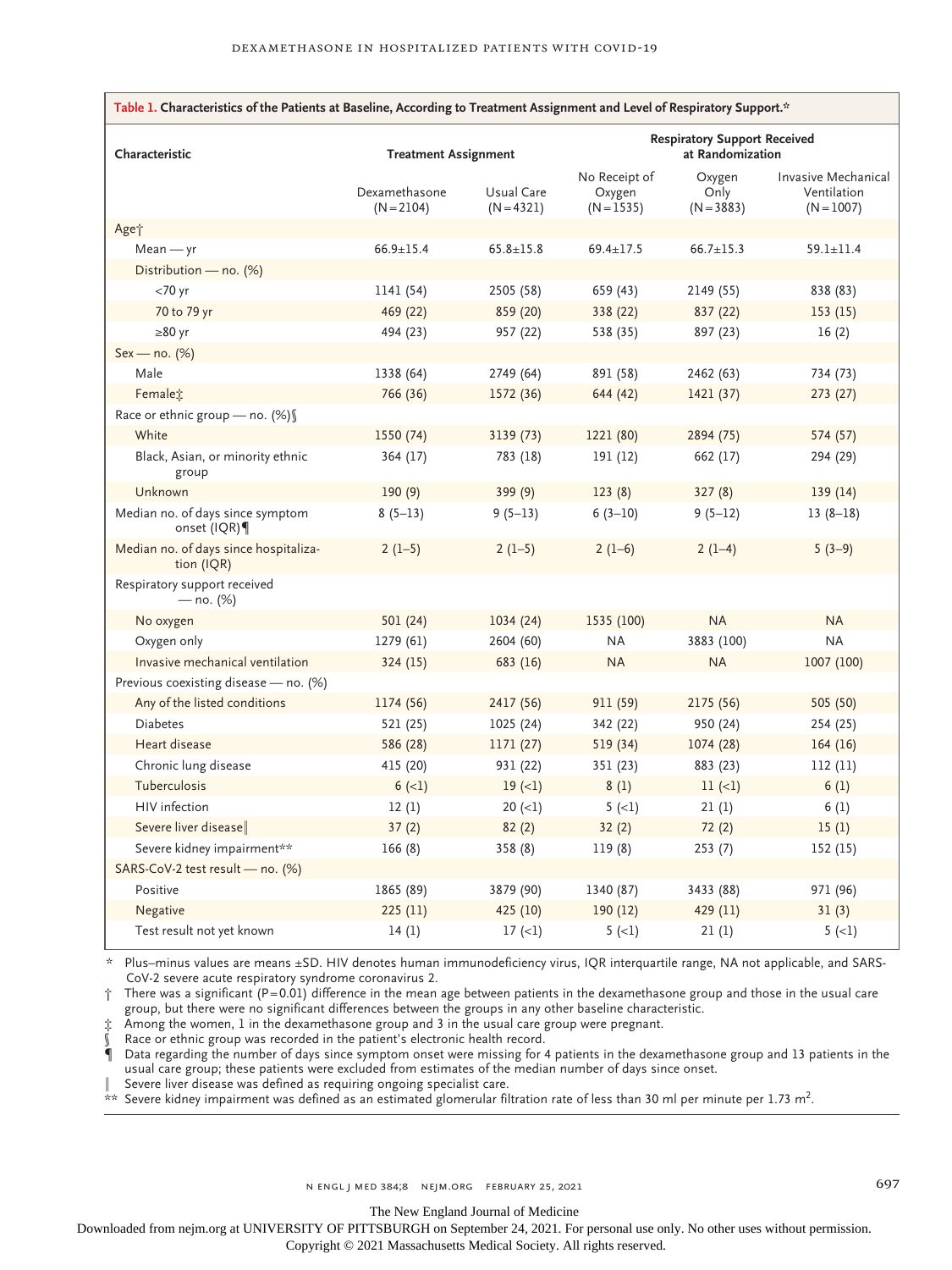#### **The NEW ENGLAND JOURNAL of MEDICINE**



ization to tocilizumab versus usual care in the RECOVERY trial included 95 of 2104 patients (4.5%) in the dexamethasone group and 276 of 4321 patients (6.4%) in the usual care group. In addition, 14 patients were randomly assigned to receive either convalescent plasma or usual care alone (5 [0.2%] in the dexamethasone group and 9 [0.2%] in the usual care group).

received hydroxychloroquine, lopinavir–ritonavir, or interleukin-6 antagonists during followup (Table S2). After remdesivir became available in the United Kingdom on May 26, 2020, the group, with deaths reported in 482 of 2104 padrug was administered to 3 patients before ran-tients (22.9%) and in 1110 of 4321 patients domization and 2 patients during the follow-up (25.7%), respectively (rate ratio, 0.83; 95% confiperiod (Table S2).

#### **Primary Outcome**

Mortality at 28 days was significantly lower in the dexamethasone group than in the usual care dence interval [CI], 0.75 to 0.93; P<0.001)

698 n engl j med 384;8 nejm.org February 25, 2021

The New England Journal of Medicine

Downloaded from nejm.org at UNIVERSITY OF PITTSBURGH on September 24, 2021. For personal use only. No other uses without permission.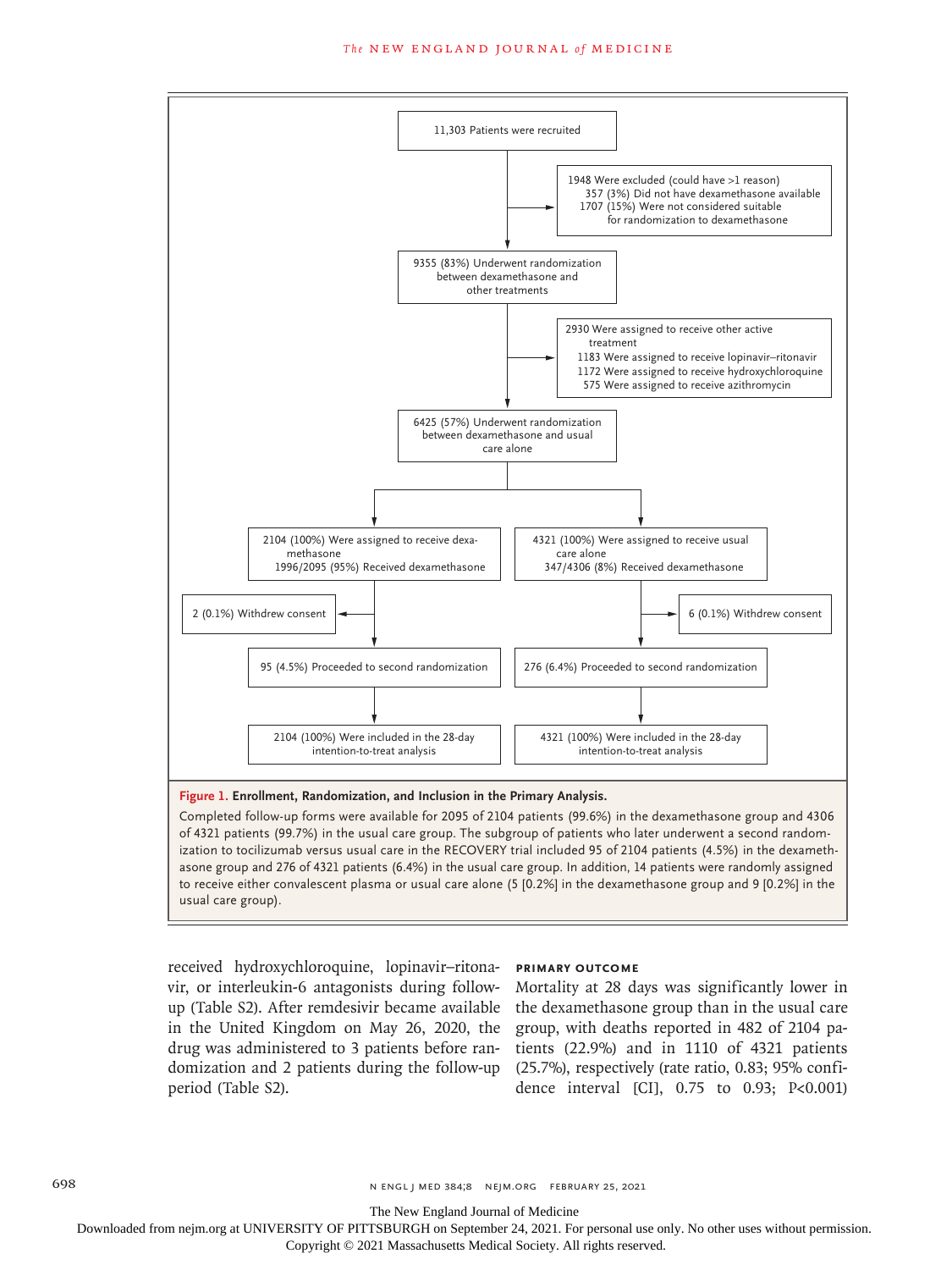

Shown are Kaplan–Meier survival curves for 28-day mortality among all the patients in the trial (primary outcome) (Panel A) and in three respiratory-support subgroups according to whether the patients were undergoing invasive mechanical ventilation (Panel B), receiving oxygen (with or without noninvasive ventilation) and without invasive mechanical ventilation (Panel C), or receiving no supplemental oxygen (Panel D) at the time of randomization. The Kaplan–Meier curves have not been adjusted for age. The rate ratios have been adjusted for the age of the patients in three categories (<70 years, 70 to 79 years, and ≥80 years). Estimates of the rate ratios and 95% confidence intervals in Panels B, C, and D were derived from a single age-adjusted regression model involving an interaction term

(Fig. 2A). In a prespecified analysis according to chi-square test for trend) (Fig. 3). In the dexathe level of respiratory support that the patients methasone group, the incidence of death was were receiving at randomization, there was a lower than that in the usual care group among trend showing the greatest absolute and pro-patients receiving invasive mechanical ventilaportional benefit among patients who were re-tion (29.3% vs. 41.4%; rate ratio, 0.64; 95% CI, ceiving invasive mechanical ventilation (11.6 by 0.51 to 0.81) and in those receiving oxygen with-

The New England Journal of Medicine

Downloaded from nejm.org at UNIVERSITY OF PITTSBURGH on September 24, 2021. For personal use only. No other uses without permission.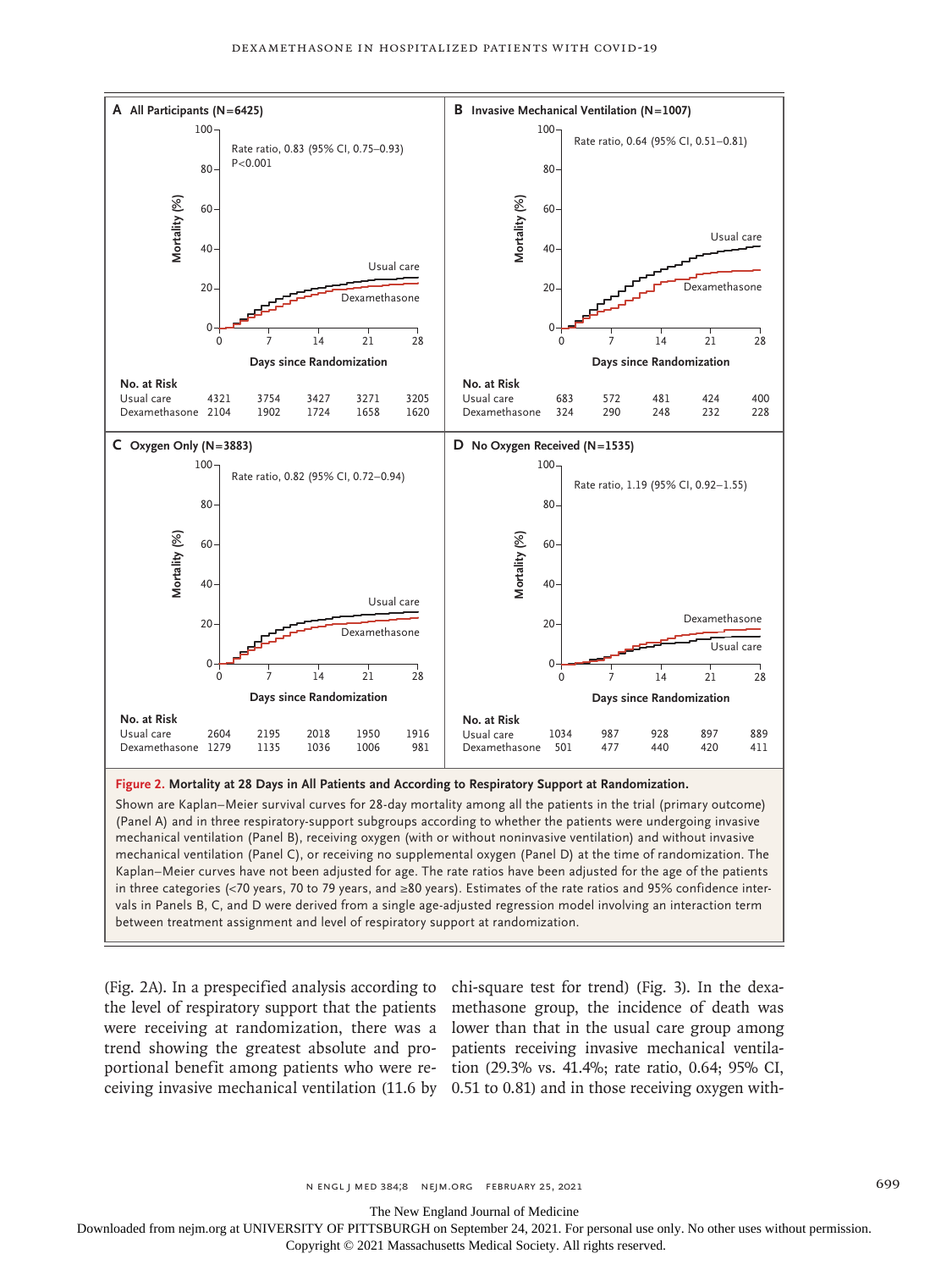

oxygen with or without noninvasive ventilation, or undergoing invasive mechanical ventilation at the time of randomization. Rate ratios are plotted as squares, with the size of each square proportional to the amount of statistical information that was available; the horizontal lines represent 95% confidence intervals.

out invasive mechanical ventilation (23.3% vs. 26.2%; rate ratio, 0.82; 95% CI, 0.72 to 0.94) (Fig. 2B and 2C). However, there was no clear effect of dexamethasone among patients who were not receiving any respiratory support at randomization (17.8% vs. 14.0%; rate ratio, 1.19; 95% CI, 0.92 to 1.55) (Fig. 2D). The results were similar in a post hoc exploratory analysis restricted to the 5744 patients (89.4%) with a positive SARS-CoV-2 test result. Likewise, sensitivity analyses without adjustment for age resulted in similar findings (Table S3).

Patients who were receiving invasive mechanical ventilation at randomization were on average 10 years younger than those not receiving any respiratory support and had a history of symptoms before randomization for an average of 7 days longer (Table 1 and Table S4). The ageadjusted absolute reductions in 28-day mortality associated with the use of dexamethasone were 12.3 percentage points (95% CI, 6.2 to 17.6) among the patients who were receiving invasive mechanical ventilation and 4.2 percentage points (95% CI, 1.4 to 6.7) among those receiving oxygen only.

Patients with a longer duration of symptoms (who were more likely to have been receiving invasive mechanical ventilation at randomization) had a greater mortality benefit in response to treatment with dexamethasone. The receipt of dexamethasone was associated with a reduction in 28-day mortality among those with symptoms for more than 7 days but not among those with

a more recent symptom onset (12.4 by chi-square test for trend) (Fig. S1).

#### **Secondary Outcomes**

Patients in the dexamethasone group had a shorter duration of hospitalization than those in the usual care group (median, 12 days vs. 13 days) and a greater probability of discharge alive within 28 days (rate ratio, 1.10; 95% CI, 1.03 to 1.17) (Table 2). The greatest effect regarding discharge within 28 days was seen among patients who were receiving invasive mechanical ventilation at randomization (11.7 by chi-square test for trend) (Fig. S2A and Fig. S3).

Among the patients who were not receiving invasive mechanical ventilation at randomization, the number of patients who progressed to the prespecified composite secondary outcome of invasive mechanical ventilation or death was lower in the dexamethasone group than in the usual care group (risk ratio, 0.93; 95% CI, 0.85 to 1.01) (Table 2). This effect was greater among the patients who were receiving oxygen at randomization (6.3 by chi-square test for trend) (Fig. S2B). Other prespecified analyses of the effects of dexamethasone on these secondary outcomes among different categories of patients are shown in Figures S4 and S5.

# **Other Prespecified Clinical Outcomes**

Among patients who were not receiving invasive mechanical ventilation at randomization, the risk of progression to invasive mechanical ventilation

The New England Journal of Medicine

Downloaded from nejm.org at UNIVERSITY OF PITTSBURGH on September 24, 2021. For personal use only. No other uses without permission.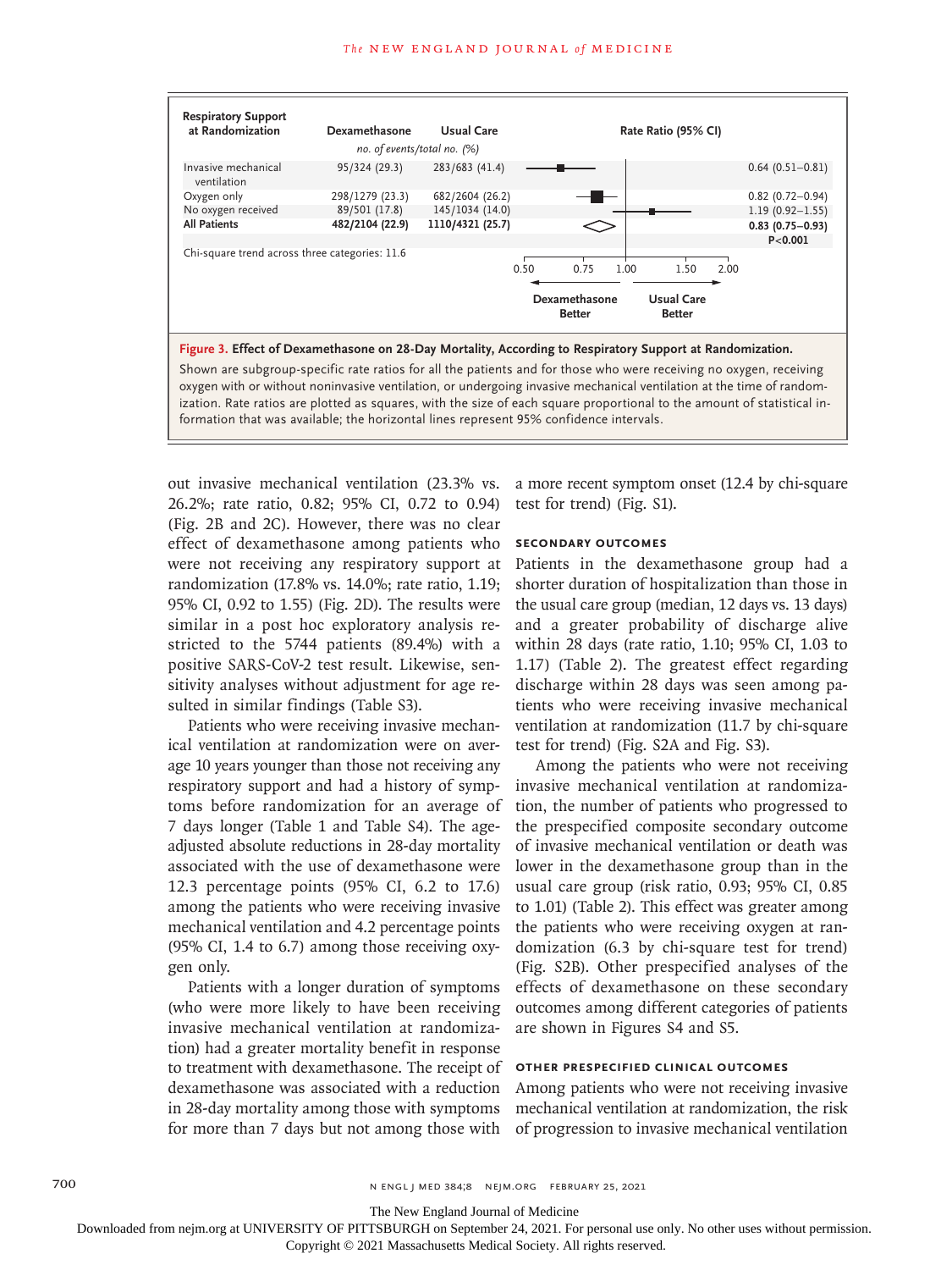| Table 2. Primary and Secondary Outcomes and Prespecified Subsidiary Clinical Outcomes. |                                  |                            |                                        |  |  |  |  |
|----------------------------------------------------------------------------------------|----------------------------------|----------------------------|----------------------------------------|--|--|--|--|
| Outcome                                                                                | Dexamethasone<br>$(N = 2104)$    | Usual Care<br>$(N = 4321)$ | <b>Rate or Risk Ratio</b><br>(95% CI)* |  |  |  |  |
|                                                                                        | no./total no. of patients $(\%)$ |                            |                                        |  |  |  |  |
| <b>Primary outcome</b>                                                                 |                                  |                            |                                        |  |  |  |  |
| Death at 28 days                                                                       | 482/2104 (22.9)                  | 1110/4321 (25.7)           | $0.83(0.75-0.93)$                      |  |  |  |  |
| <b>Secondary outcomes</b>                                                              |                                  |                            |                                        |  |  |  |  |
| Discharged from hospital within 28 days                                                | 1416/2104 (67.3)                 | 2748/4321 (63.6)           | $1.10(1.03-1.17)$                      |  |  |  |  |
| Invasive mechanical ventilation or death+                                              | 462/1780 (26.0)                  | 1003/3638 (27.6)           | $0.93(0.85 - 1.01)$                    |  |  |  |  |
| Invasive mechanical ventilation                                                        | 110/1780 (6.2)                   | 298/3638 (8.2)             | $0.79(0.64 - 0.97)$                    |  |  |  |  |
| Death                                                                                  | 387/1780 (21.7)                  | 827/3638 (22.7)            | $0.93(0.84 - 1.03)$                    |  |  |  |  |
| Subsidiary clinical outcomes                                                           |                                  |                            |                                        |  |  |  |  |
| Use of ventilation;                                                                    | 25/501(5.0)                      | 65/1034(6.3)               | $0.84(0.54 - 1.32)$                    |  |  |  |  |
| Noninvasive ventilation                                                                | 20/501 (4.0)                     | 57/1034 (5.5)              | $0.77(0.47-1.26)$                      |  |  |  |  |
| Invasive mechanical ventilation                                                        | 9/501(1.8)                       | 19/1034(1.8)               | $1.07(0.49 - 2.34)$                    |  |  |  |  |
| Successful cessation of invasive mechanical ven-<br>tilation                           | 160/324 (49.4)                   | 268/683 (39.2)             | $1.47(1.20-1.78)$                      |  |  |  |  |
| Renal-replacement therapy                                                              | 89/2034 (4.4)                    | 314/4194(7.5)              | $0.61(0.48 - 0.76)$                    |  |  |  |  |

\* Rate ratios have been adjusted for age with respect to the outcomes of 28-day mortality, hospital discharge, and successful cessation of invasive mechanical ventilation. Risk ratios have been adjusted for age with respect to the outcomes of invasive mechanical ventilation or death (and its subcomponents), use of ventilation, and renal-replacement therapy.

† Excluded from this category are patients who were receiving invasive mechanical ventilation at randomization.

‡ Excluded from this category are patients who were receiving oxygen (since some patients in this category were receiving noninvasive ventilation) or invasive mechanical ventilation at randomization.

Excluded from this category are patients who were not receiving invasive mechanical ventilation at randomization.

¶ Excluded from this category are patients who were receiving renal-replacement therapy at randomization.

was lower in the dexamethasone group than in the usual care group (risk ratio, 0.79; 95% CI, 0.64 to 0.97) (Table 2). Among those who were receiving invasive mechanical ventilation at randomization, successful cessation of invasive mechanical ventilation was more likely in the dexamethasone group than in the usual care group (rate ratio, 1.47; 95% CI, 1.20 to 1.78) (Table 2 and Fig. S6). Among the patients who were not receiving renal-replacement therapy (renal dialysis or hemofiltration) at randomization, the number of patients who received this treatment within 28 days was lower in the dexamethasone group than in the usual care group (risk ratio, 0.61; 95% CI, 0.48 to 0.76) (Table 2).

Most deaths were due to Covid-19, and such deaths were less frequent in the dexamethasone group than in the usual care group (Table S5). The incidence of death from other causes was similar in the dexamethasone group and the usual care group. In the subgroup of patients with available data, the incidence of new cardiac

arrhythmia was similar in the dexamethasone group and the usual care group (Table S6). There were four reports of a serious adverse reaction that was deemed by the investigators to be related to dexamethasone: two of hyperglycemia, one of gastrointestinal hemorrhage, and one of psychosis (all recognized adverse effects of glucocorticoids).

#### Discussion

Our results show that among hospitalized patients with Covid-19, the use of dexamethasone for up to 10 days resulted in lower 28-day mortality than usual care in patients who were receiving invasive mechanical ventilation at randomization (by 12.3 age-adjusted percentage points, a proportional reduction of approximately one third) and those who were receiving oxygen without invasive mechanical ventilation (by 4.2 age-adjusted percentage points, a proportional reduction of approximately one fifth). However,

The New England Journal of Medicine

Downloaded from nejm.org at UNIVERSITY OF PITTSBURGH on September 24, 2021. For personal use only. No other uses without permission.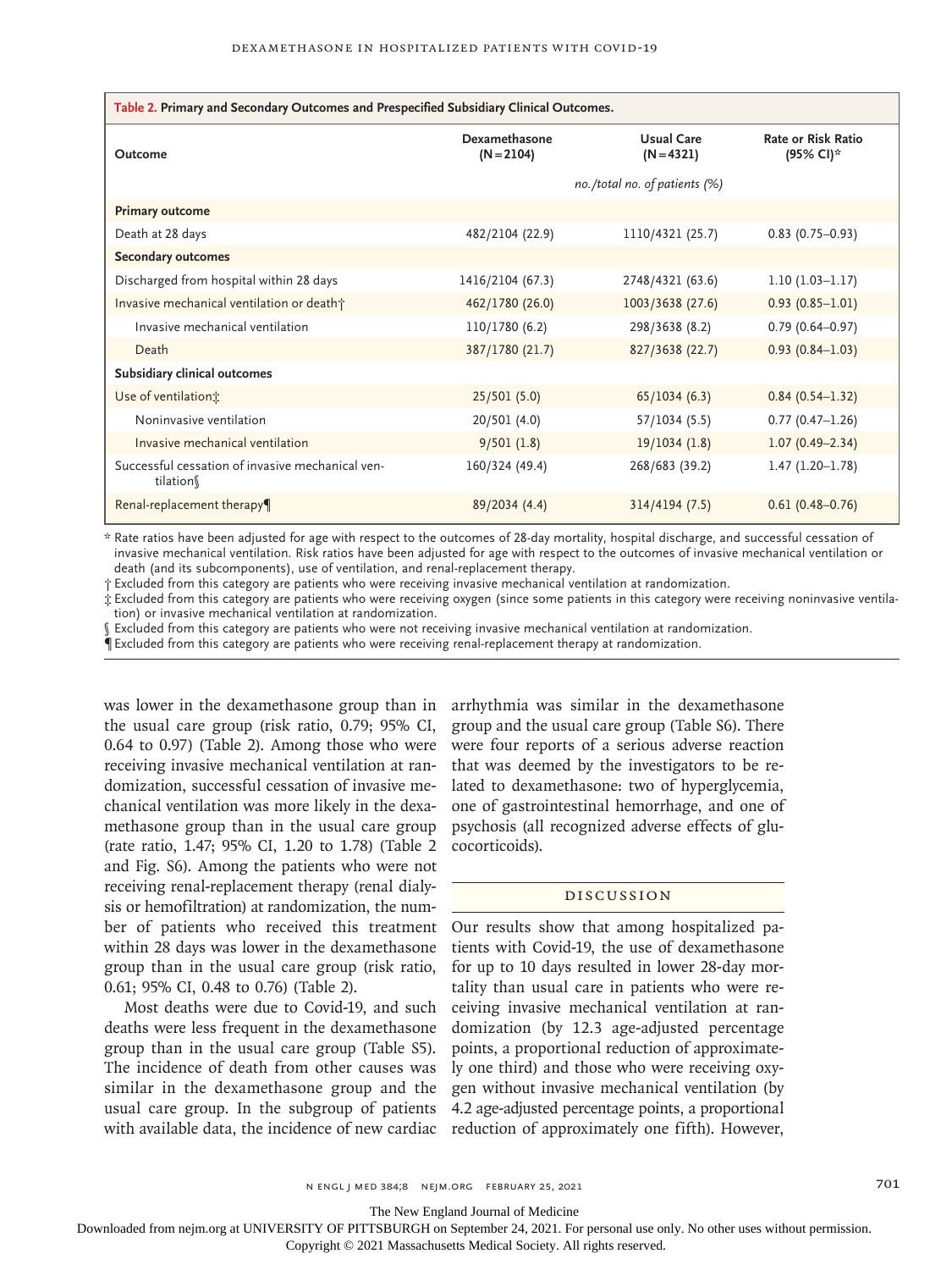there was no evidence that dexamethasone provided any benefit among patients who were not receiving respiratory support at randomization, and the results were consistent with possible harm in this subgroup. The benefit was also clear in patients who were being treated more than 7 days after symptom onset, when inflammatory lung damage is likely to have been more common. A subsequent meta-analysis of seven trials of glucocorticoids for critically ill patients with Covid-19, including RECOVERY, has confirmed the findings of our trial.<sup>22</sup> Our results also show that among the patients who were receiving oxygen, the use of dexamethasone was associated with a lower risk of invasive mechanical ventilation or, for those already receiving invasive mechanical ventilation, a greater chance of successful cessation. In both these groups, the use of dexamethasone increased the chance of being discharged from the hospital alive within 28 days.

The RECOVERY trial was designed to provide a rapid and robust assessment of the effect of readily available potential treatments for Covid-19 on 28-day mortality. Approximately 10% of all hospitalized patients with Covid-19 in the United Kingdom were enrolled in the trial, and mortality in the usual care group was consistent with the overall case fatality rate for hospitalized patients with Covid-19 in the United Kingdom at the time that the dexamethasone comparison was active.7 Only essential data were collected at hospital sites, with additional information (including longer-term mortality) ascertained through linkage with routine data sources. We did not collect information on physiologic, laboratory, or virologic measures. The protocol combines the methods that were used in large, simple trials of treatments for acute myocardial infarction in the 1980s with the opportunities provided by digital health care in the 2020s.<sup>23-25</sup> The trial has progressed rapidly, as is essential for studies during epidemics.<sup>26</sup> The preliminary results for dexamethasone were announced on June 16, 2020, less than 100 days after the protocol was first drafted, and were adopted into U.K. practice later the same day.<sup>27</sup>

Glucocorticoids have been widely used in syndromes closely related to Covid-19, including SARS, Middle East respiratory syndrome (MERS), severe influenza, and community-acquired pneumonia. However, the evidence to support or discourage the use of glucocorticoids under these conditions has been weak owing to the lack of data from sufficiently powered randomized, controlled trials.<sup>28-31</sup> In addition, the evidence base has suffered from heterogeneity in glucocorticoid doses, medical conditions, and disease severity. It is likely that the beneficial effect of glucocorticoids in severe viral respiratory infections is dependent on the selection of the right dose, at the right time, in the right patient. High doses may be more harmful than helpful, as may such treatment given at a time when control of viral replication is paramount and inflammation is minimal. Slower clearance of viral RNA has been observed in patients with SARS, MERS, and influenza who were treated with systemic glucocorticoids, but the clinical significance of these findings is unknown.<sup>29,32,33</sup> Unlike with SARS, in which viral replication peaks in the second week of illness,<sup>34</sup> viral shedding in SARS-CoV-2 appears to be higher early in the illness and declines thereafter.<sup>35-38</sup> The greater mortality benefit of dexamethasone in patients with Covid-19 who are receiving respiratory support and among those recruited after the first week of their illness suggests that at that stage the disease may be dominated by immunopathological elements, with active viral replication playing a secondary role. This hypothesis would caution against extrapolation of the effect of dexamethasone in patients with Covid-19 to patients with other viral respiratory diseases with a different natural history.

The RECOVERY trial provides evidence that treatment with dexamethasone at a dose of 6 mg once daily for up to 10 days reduces 28-day mortality in patients with Covid-19 who are receiving respiratory support. We found no benefit (and the possibility of harm) among patients who did not require oxygen. Before the completion of the trial, many Covid-19 treatment guidelines stated that the use of glucocorticoids was either contraindicated or not recommended.<sup>18</sup> Dexamethasone is on the list of essential medicines of the World Health Organization and is readily available worldwide at low cost. Guidelines issued by the U.K. chief medical officers, the European Medicines Agency, the World Health Organization, and the National Institutes of Health in the United States have been updated to recommend

The New England Journal of Medicine

Downloaded from nejm.org at UNIVERSITY OF PITTSBURGH on September 24, 2021. For personal use only. No other uses without permission.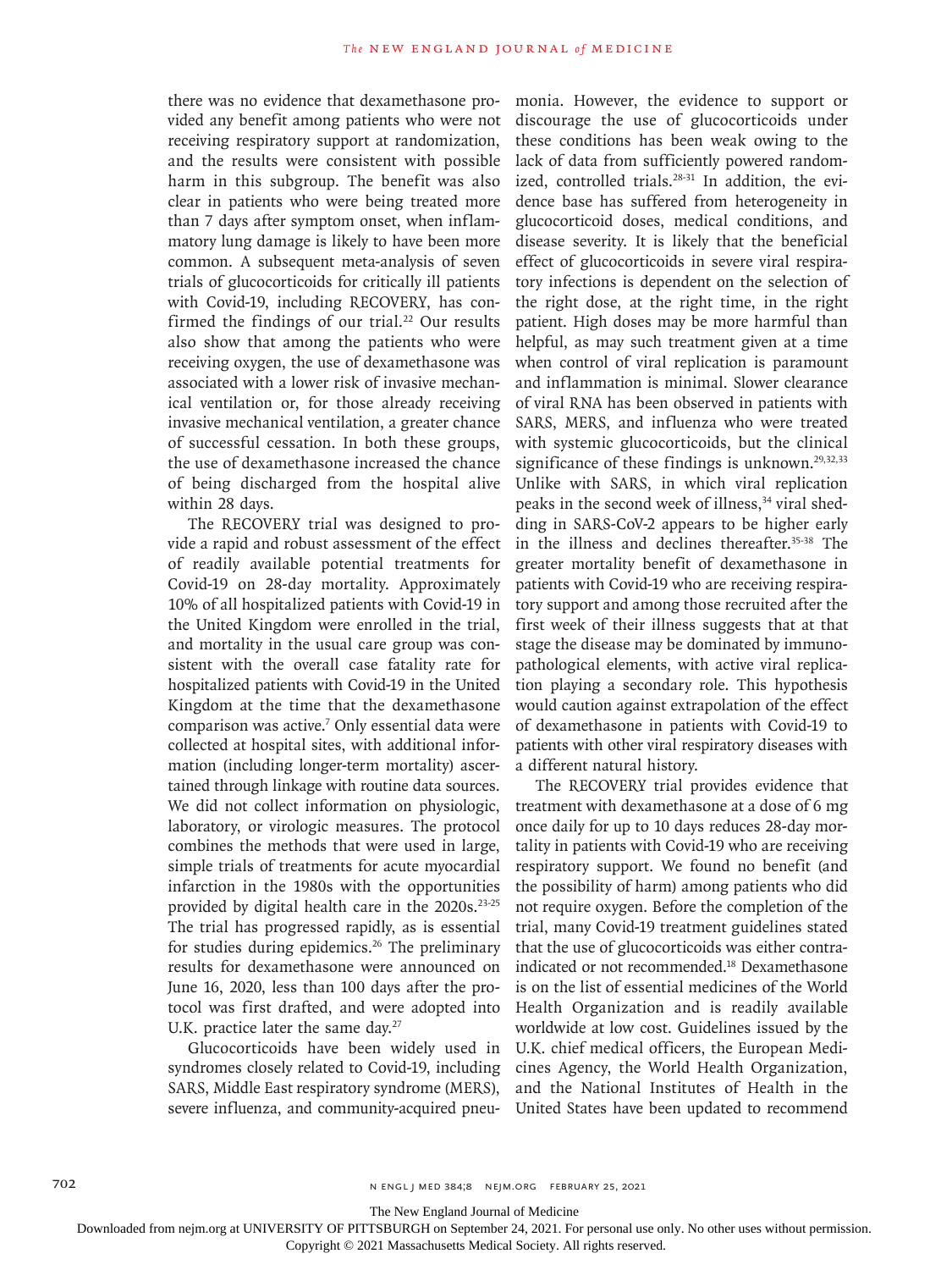the use of glucocorticoids in patients hospitalized with Covid-19 requiring oxygen with or without ventilatory support.<sup>27,39,40</sup>

The views expressed in this article are those of the authors and do not necessarily reflect those of the National Health Service, the National Institute for Health Research, the Medical Research Council of United Kingdom Research and Innovation, or the Department of Health and Social Care.

Supported by a grant (MC\_PC\_19056) to the University of Oxford from the Medical Research Council of United Kingdom Research and Innovation and the National Institute for Health Research (NIHR); and by core funding provided by NIHR Oxford Biomedical Research Centre, Wellcome, the Bill and Melinda Gates Foundation, the Department for International Development, Health Data Research UK, the Medical Research Council Population Health Research Unit, the NIHR Health Protection Unit in Emerging and Zoonotic Infections, and NIHR Clinical Trials Unit Support Funding. Dr. Lim is supported by core funding provided by NIHR Nottingham Biomedical Research Centre, Dr. Felton by the NIHR Manchester Biomedical Research Centre, and Dr. Jaki by a grant (MC\_UU\_0002/14) from the UK Medical Research Council and by an NIHR Senior Research Fellowship (NIHR-SRF-2015-08-001). Tocilizumab was provided free of charge for this study by Roche. AbbVie contributed some supplies of lopinavir–ritonavir for use in the trial. Regeneron contributed supplies of REGN-COV2 for use in the clinical trial. Other medications, including dexamethasone, that were used in the trial were supplied by the National Health Service (NHS).

Dr. Lim reports receiving grant support from Pfizer; Dr. Emberson, receiving grant support from Boehringer Ingelheim; Dr. Mafham, receiving grant support and provision of materials from the Medicines Company/Novartis; Dr. Staplin, receiving grant support from Boehringer Ingelheim; Dr. Faust, receiving grant support, lecture fees, and advisory board fees, all paid to his institution, from Pfizer, advisory board fees, paid to his institution, from AstraZeneca, Seqirus, Sandoz, and MedImmune, grant support and advisory board fees, all paid to his institution, from Sanofi and Merck, and grant support, paid to his institution, from GSK and Johnson & Johnson; Dr. Haynes, receiving grant support from the Medicines Company and Boehringer Ingelheim; Dr. Landray, receiving grant support from Novartis, Boehringer Ingelheim, and Merck Sharp & Dohme. No other potential conflict of interest relevant to this article was reported.

Disclosure forms provided by the authors are available with the full text of this article at NEJM.org.

A data sharing statement provided by the authors is available with the full text of this article at NEJM.org.

We thank the thousands of patients who participated in this trial; the doctors, nurses, pharmacists, other allied health professionals, and research administrators at 176 NHS hospital organizations across the United Kingdom, supported by staff at the NIHR Clinical Research Network, NHS DigiTrials, Public Health England, Department of Health and Social Care, the Intensive Care National Audit and Research Centre, Public Health Scotland, National Records Service of Scotland, the Secure Anonymised Information Linkage (SAIL) at University of Swansea, and the NHS in England, Scotland, Wales, and Northern Ireland; and the members of the independent data monitoring committee: Peter Sandercock, Janet Darbyshire, David DeMets, Robert Fowler, David Lalloo, Ian Roberts, and Janet Wittes.

#### **Appendix**

The affiliations of the members of the writing committee are as follows: the Nuffield Department of Medicine (P.H.), Nuffield Department of Population Health (J.R.E., M.M., J.L.B., L.L., N.S., E.J., R.H., M.J.L.), and MRC Population Health Research Unit (J.R.E., N.S., R.H., M.J.L.), University of Oxford, the Oxford University Hospitals NHS Foundation Trust (K.J.), and National Institute for Health Research (NIHR) Oxford Biomedical Research Centre (M.J.L.), Oxford, the Respiratory Medicine Department, Nottingham University Hospitals NHS Trust (W.S.L.), and the School of Medicine, University of Nottingham (A.M.), Nottingham, the Institute for Lung Health, Leicester NIHR Biomedical Research Centre, University of Leicester, Leicester (C.B.), the Regional Infectious Diseases Unit, North Manchester General Hospital and University of Manchester (A.U.), and the University of Manchester and Manchester University NHS Foundation Trust (T.F.), Manchester, the Research and Development Department, Northampton General Hospital, Northampton (E.E.), the Department of Respiratory Medicine, North Tees and Hartlepool NHS Foundation Trust, Stockton-on-Tees (B.P.), University Hospitals Birmingham NHS Foundation Trust and Institute of Microbiology and Infection, University of Birmingham, Birmingham (C.G.), the Centre for Clinical Infection, James Cook University Hospital, Middlesbrough (D.C.), the North West Anglia NHS Foundation Trust, Peterborough (K. Rege), the Department of Research and Development, Cardiff and Vale University Health Board, Cardiff (C.F.), the School of Life Course Sciences, King's College London (L.C.C.), and the Intensive Care National Audit and Research Centre (K. Rowan), London, the NIHR Southampton Clinical Research Facility and Biomedical Research Centre, University Hospital Southampton NHS Foundation Trust and University of Southampton, Southampton (S.N.F.), the Department of Mathematics and Statistics, Lancaster University, Lancaster (T.J.), the MRC Biostatistics Unit, University of Cambridge, Cambridge (T.J.), and Roslin Institute, University of Edinburgh, Edinburgh (J.K.B.) — all in the United Kingdom.

#### **References**

- **1.** Zhu N, Zhang D, Wang W, et al. A novel coronavirus from patients with pneumonia in China, 2019. N Engl J Med 2020;382:727-33.
- **2.** Verity R, Okell LC, Dorigatti I, et al. Estimates of the severity of coronavirus disease 2019: a model-based analysis. Lancet Infect Dis 2020;20:669-77.

**3.** Zhou F, Yu T, Du R, et al. Clinical course and risk factors for mortality of adult inpatients with COVID-19 in Wuhan, China: a retrospective cohort study. Lancet 2020;395:1054-62.

**4.** Chen N, Zhou M, Dong X, et al. Epidemiological and clinical characteristics of 99 cases of 2019 novel coronavirus pneumonia in Wuhan, China: a descriptive study. Lancet 2020;395:507-13.

**5.** Cao J, Tu W-J, Cheng W, et al. Clinical features and short-term outcomes of 102 patients with corona virus disease 2019 in Wuhan, China. Clin Infect Dis 2020;71: 748-55.

**6.** Ruan Q, Yang K, Wang W, Jiang L, Song J. Clinical predictors of mortality due to COVID-19 based on an analysis of

data of 150 patients from Wuhan, China. Intensive Care Med 2020;46:846-8.

**7.** Docherty AB, Harrison EM, Green CA, et al. Features of 20133 UK patients in hospital with covid-19 using the ISARIC WHO Clinical Characterisation Protocol: prospective observational cohort study. BMJ 2020;369:m1985.

**8.** Beigel JH, Tomashek KM, Dodd LE, et al. Remdesivir for the treatment of Covid-19 — final report. N Engl J Med 2020;383:1813-26.

**9.** Carsana L, Sonzogni A, Nasr A, et al.

n engl j med 384;8 nejm.org February 25, 2021 703

The New England Journal of Medicine

Downloaded from nejm.org at UNIVERSITY OF PITTSBURGH on September 24, 2021. For personal use only. No other uses without permission.